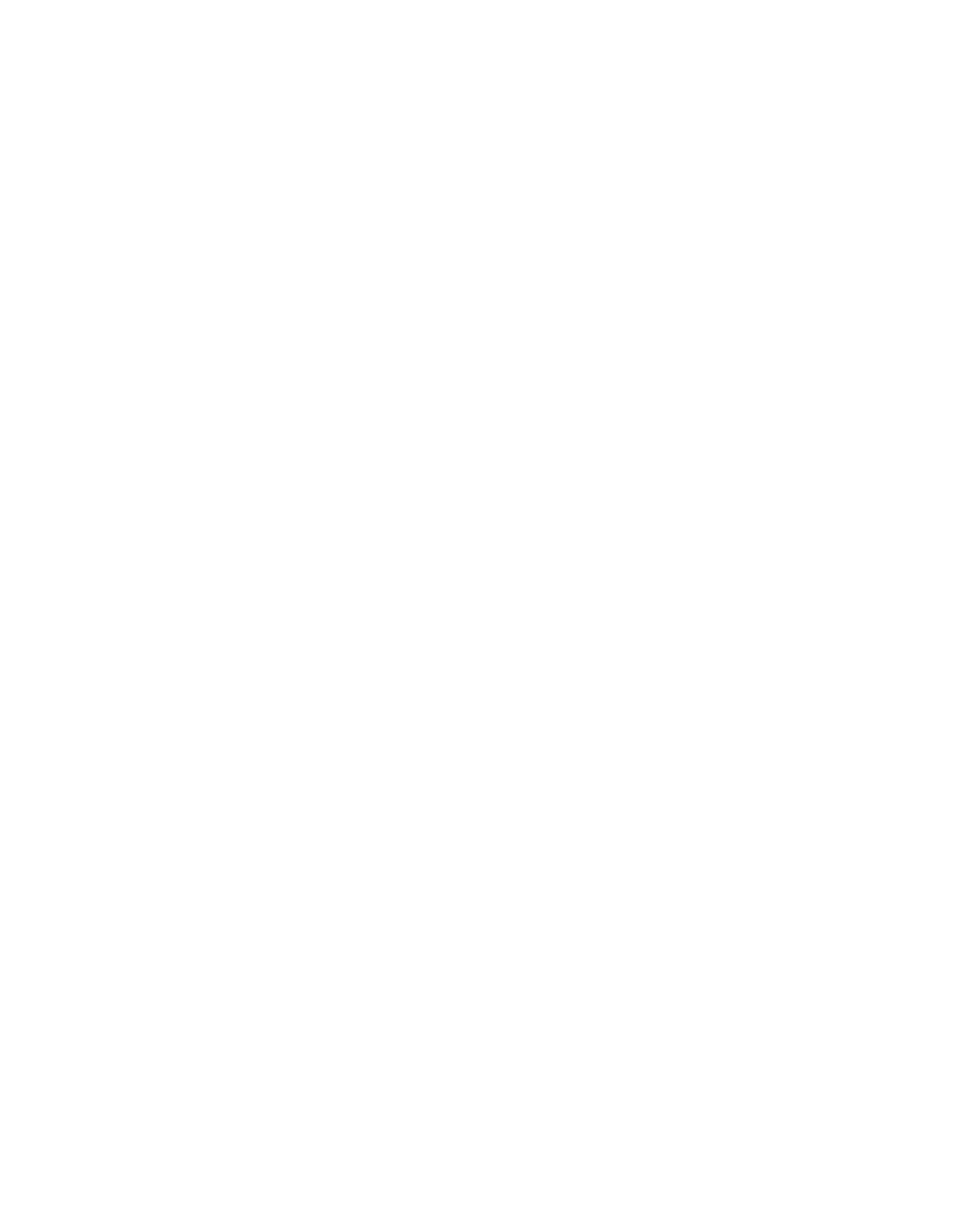### **BURKE, Justice.**

[¶1] Appellant, Ronald Harvey, challenges an order from the district court affirming the suspension of his driver's license under Wyo. Stat. Ann. § 31-6-102 (LexisNexis  $2009$ ).<sup>1</sup> Appellant contends the trooper who stopped him did not have probable cause to justify the stop. We affirm.

#### *ISSUE*

[¶2] Mr. Harvey presents the following issue:

Did the arresting officer present sufficient facts to find that Mr. Harvey violated the elements of Wyoming's Implied

<sup>1</sup> Wyo. Stat. Ann.  $\S$  31-6-102 provides as follows:

#### **§ 31-6-102. Test to determine alcoholic or controlled substance content of blood; suspension of license.**

(a) If arrested for an offense as defined by W.S. 31-5-233:

(i) Any person who drives or is in actual physical control of a motor vehicle upon a public street or highway in this state is deemed to have given consent, subject to the provisions of this act, to a chemical test or tests of his blood, breath or urine for the purpose of determining the alcohol concentration or controlled substance content of his blood. The test or tests shall be:

(A) Incidental to a lawful arrest;

(B) Given as promptly as possible after the arrest;

(C) Administered at the direction of a peace officer who has probable cause to believe the person was driving or in actual physical control of a motor vehicle upon a public street or highway in this state in violation of W.S. 31-5-233(b) or any other law prohibiting driving under the influence as defined by W.S.  $31 - 5 - 233(a)(v)$ ...

(e) If a person submits to chemical testing and the test result indicates the person has an alcohol concentration of eight onehundredths of one percent (0.08%) or more, the peace officer shall submit his signed statement to the department. Based upon the statement the department shall suspend the person's Wyoming driver's license or his privilege to operate a motor vehicle in this state for ninety (90) days.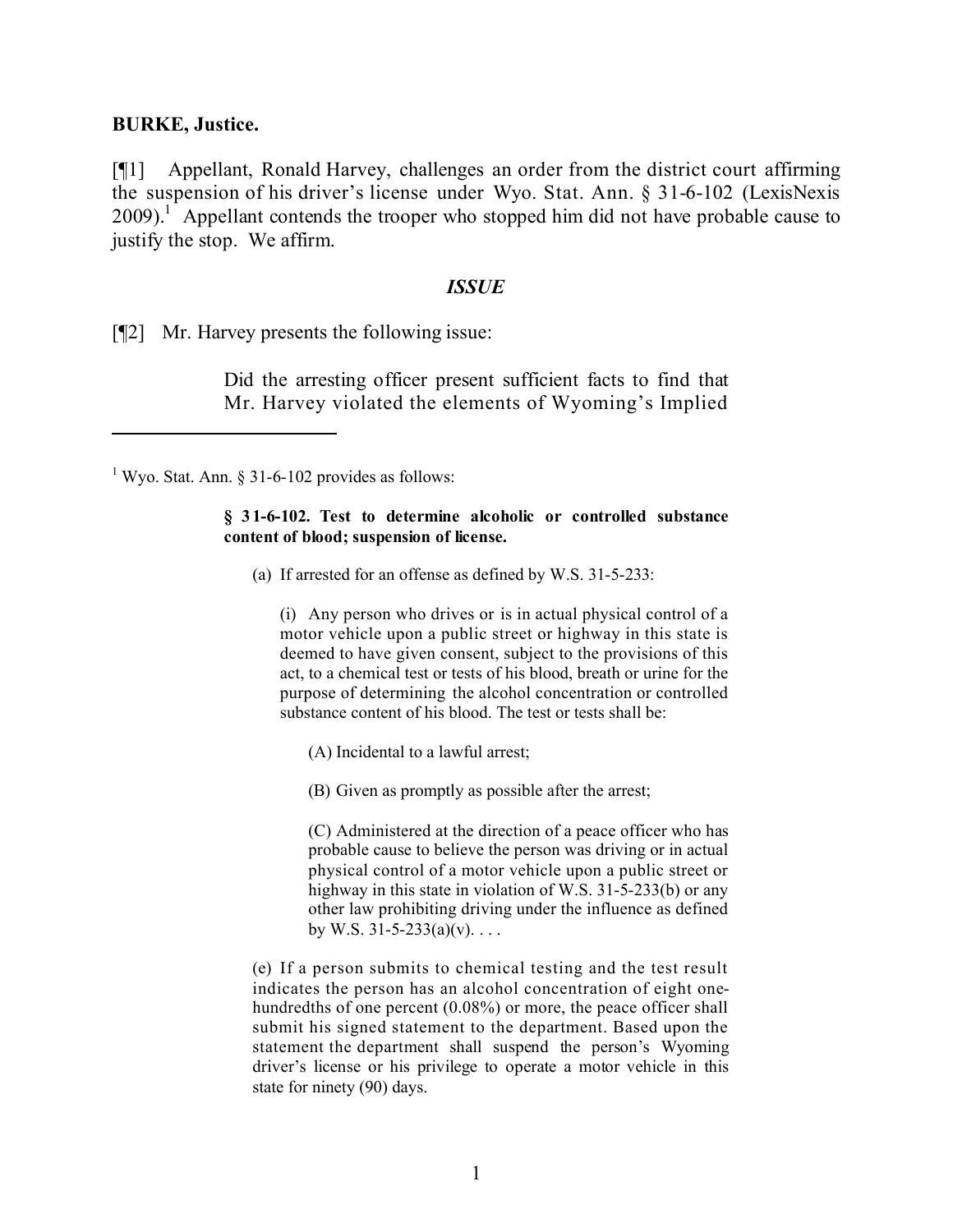Consent law, specifically that the officer presented sufficient "admissible" evidence to support that he observed a valid violation of Wyoming Statute § 31-5-921(d)?

The Department phrases the issue as follows:

Did the hearing examiner correctly find that [the highway patrolman] had reasonable suspicion to contact Appellant for failure to equip his forklift with a slow moving vehicle emblem?

## *FACTS*

[¶3] On June 19, 2009, a Wyoming highway patrolman observed a forklift traveling at approximately five miles per hour on the shoulder of Highway 70 near Encampment, Wyoming. Upon passing the forklift, the trooper noticed that no "slow moving vehicle" emblem was displayed on the vehicle. The trooper initiated a traffic stop and Appellant identified himself as the driver.

[¶4] The trooper issued a written warning to Appellant for failing to display a slow moving vehicle emblem on the forklift in violation of Wyo. Stat. Ann. § 31-5-921(d). While issuing the warning, the trooper smelled a strong odor of alcohol coming from Appellant. When asked how much he had to drink that day, Appellant responded that he had "one beer" half an hour earlier. The trooper asked Appellant to step down from the forklift so that he could make sure Appellant was not impaired. While the trooper was administering field sobriety tests, another trooper arrived to assist with the stop. The second trooper found an open container of beer in the forklift sitting next to the driver's seat. When the trooper who had stopped Appellant asked him about the beer, Appellant said that it was his second beer. After Appellant performed poorly on two of three field sobriety tests and registered a .18% blood alcohol concentration on a portable breath test, the trooper placed him under arrest for driving while under the influence in violation of Wyo. Stat. Ann. § 31-5-233(b). Appellant was subsequently transported to the Carbon County Detention Center, where he consented to a second breath test after the trooper read the implied consent advisement pursuant to Wyo. Stat. Ann. § 31-6-102(a)(ii). The second breath test, which was administered using an Intoximeter EC/IR, showed that Appellant had a .135% blood alcohol concentration.

[¶5] Based on the results of the breath test, the Department of Transportation sent Appellant notice of its intent to suspend his driver's license pursuant to Wyo. Stat. Ann. § 31-6-102(e). Appellant requested a contested case hearing before the Office of Administrative Hearings (OAH), but he subsequently waived his right to present oral argument and instead submitted written argument to the hearing examiner. Appellant argued that the trooper did not have probable cause to justify the traffic stop because no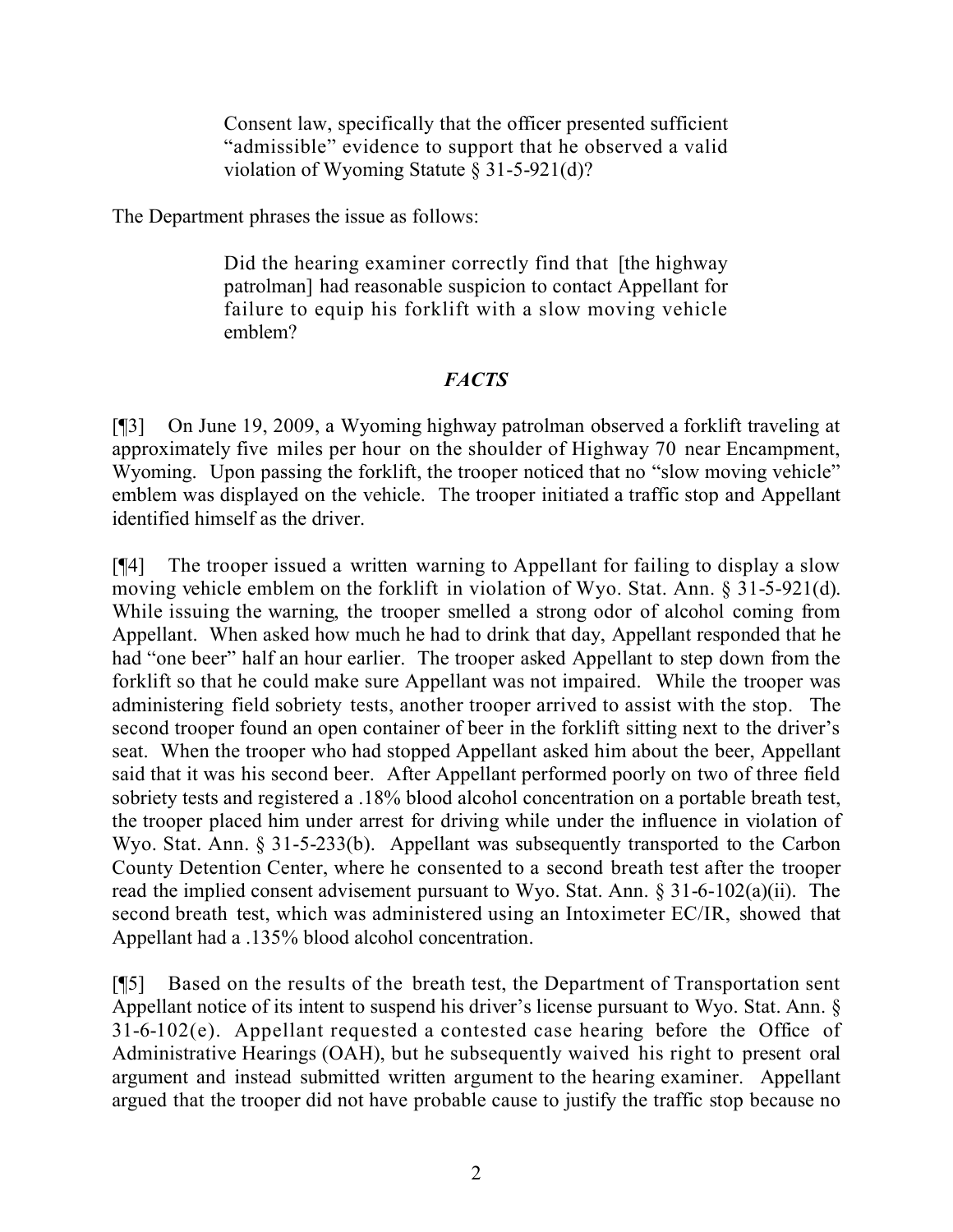statute or regulation required him to display a slow moving vehicle emblem on the forklift. He also argued that the field sobriety tests were not properly administered and should not be considered in determining whether the trooper had probable cause for the arrest. The hearing examiner subsequently issued an order upholding the suspension of Appellant's driver's license, concluding that the stop was justified based upon a violation of Wyo. Stat. Ann.  $\S$  31-5-921(d) and that the field sobriety tests were properly administered. Appellant filed a petition for review in district court. The district court affirmed the OAH's order and this appeal followed.

## *STANDARD OF REVIEW*

[¶6] We review an administrative agency's decision in accordance with the Wyoming Administrative Procedure Act, which provides that the reviewing court shall:

> (ii) Hold unlawful and set aside agency action, findings and conclusions found to be:

> > (A) Arbitrary, capricious, an abuse of discretion or otherwise not in accordance with law;

> > (B) Contrary to constitutional right, power, privilege or immunity;

> > (C) In excess of statutory jurisdiction, authority or limitations or lacking statutory right;

> > (D) Without observance of procedure required by law; or

> > (E) Unsupported by substantial evidence in a case reviewed on the record of an agency hearing provided by statute.

Wyo. Stat. Ann. § 16-3-114(c); *Dale v. S & S Builders, LLC*, 2008 WY 84, ¶ 9, 188 P.3d 554, 557-58 (Wyo. 2008). We apply the substantial evidence standard of review to the hearing examiner's factual findings concerning whether the trooper had probable cause to initiate the traffic stop, but review the constitutionality of the particular seizure *de novo. Batten v. Wyo. DOT Drivers' License Div.*, 2007 WY 173, ¶ 16, 170 P.3d 1236, 1242 (Wyo. 2007). This case requires interpretation of the statute relating to the display of emblems on slow moving vehicles. Statutory interpretation is a question of law and is reviewed *de novo. Sinclair Oil Corp. v. Wyo. Dep't of Revenue*, 2010 WY 122, ¶ 7, 238 P.3d 568, 570 (Wyo. 2010).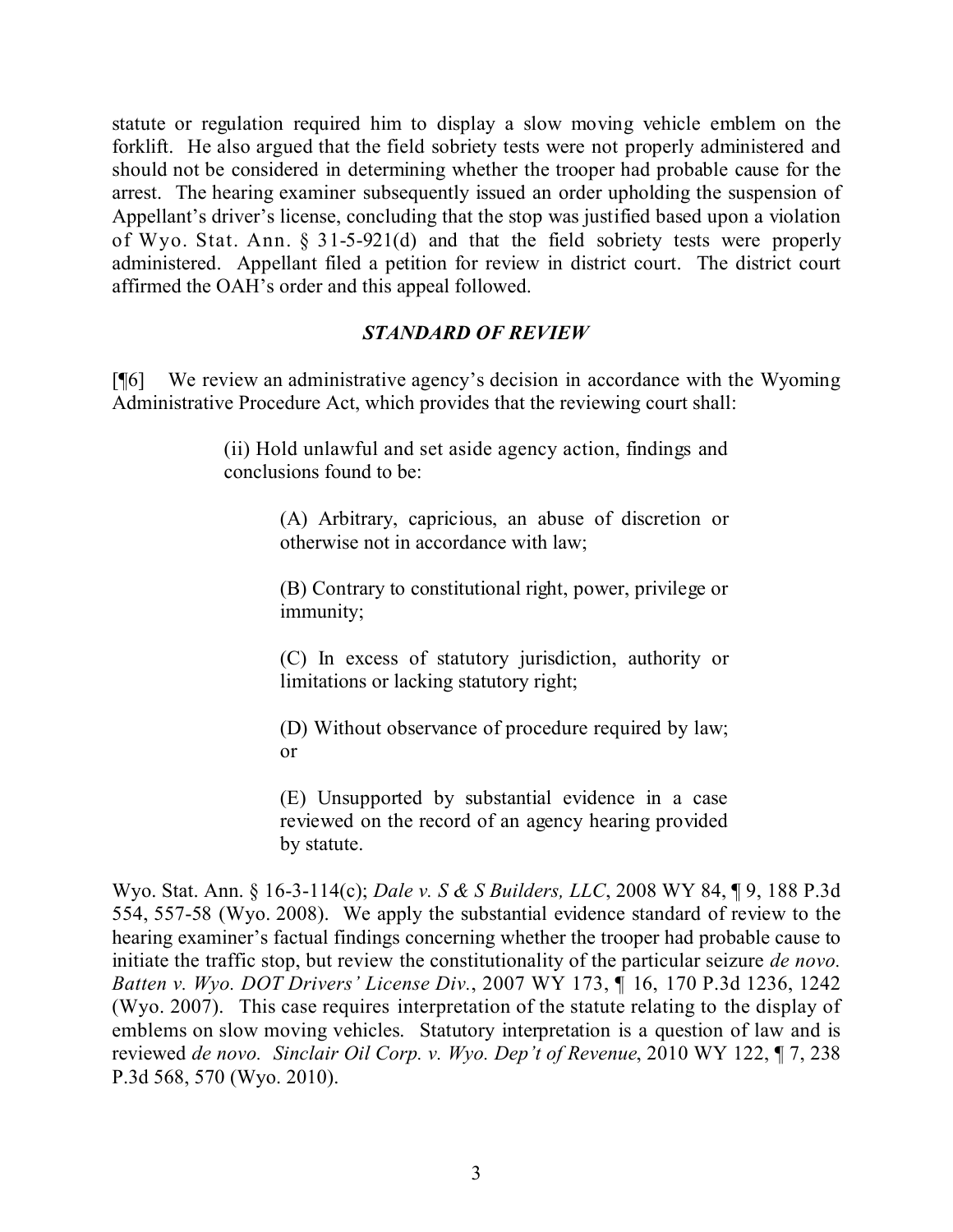## *DISCUSSION*

[¶7] Appellant asserts the only issue in this case is "whether or not the officer could legitimately stop Mr. Harvey for allegedly failing to have a slow moving vehicle emblem on his 'forklift.<sup>""2</sup> Appellant does not dispute that he failed to display a slow moving vehicle emblem on the forklift while operating it on the highway. Rather, he argues that the failure to display such an emblem was not a violation of Wyo. Stat. Ann. § 31-5- 921(d) and, accordingly, did not provide the trooper with probable cause to initiate the traffic stop.

[¶8] The Fourth Amendment to the United States Constitution and Article 1, § 4 of the Wyoming Constitution protect persons from unreasonable searches and seizures. Appellant does not indicate whether his argument is based on the protections of the Fourth Amendment to the U.S. Constitution or Article 1, § 4 of the Wyoming Constitution. In *Vasquez v. State*, 990 P.2d 476 (Wyo. 1999), we noted that "a litigant must provide a precise, analytically sound approach when advancing an argument to independently interpret the state constitution." *Id.* at 484 (citing *Dworkin v. L.F.P., Inc.*, 839 P.2d 903, 909 (Wyo. 1992); *Saldana v. State*, 846 P.2d 604, 621-24 (Wyo. 1993) (Golden, J., concurring)). Appellant does not argue that Article 1, § 4 provides greater protection than the Fourth Amendment under the circumstances of this case. Accordingly, we do not conduct a separate analysis under Article 1, § 4.

[¶9] A routine traffic stop constitutes a seizure within the meaning of the Fourth Amendment "even though the purpose of the stop is limited and the resulting detention quite brief." *Damato v. State,* 2003 WY 13, ¶ 9, 64 P.3d 700, 704 (Wyo. 2003). The reasonableness of a traffic stop is analyzed under the two-part test established in *Terry v. Ohio*, 392 U.S. 1, 19-20, 88 S.Ct. 1868, 1879, 20 L.Ed.2d 889 (1968). That test asks (1) whether the initial stop was justified, and (2) whether the officer's actions during the detention were "reasonably related in scope to the circumstances that justified the interference in the first instance." *Damato*, ¶ 9, 64 P.3d at 705. A decision to stop an automobile is reasonable where the police have probable cause to believe that a traffic violation has occurred. *Fertig v. State*, 2006 WY 148, ¶ 27, 146 P.3d 492, 501 (Wyo. 2006); *see also Whren v. United States*, 517 U.S. 806, 116 S.Ct. 1769, 135 L.Ed.2d 89 (1996).

[¶10] As indicated in the trooper's incident report and in the written warning issued to

 $2$  Although Appellant's issue statement appears to raise an issue as to whether the hearing examiner's decision was supported by substantial evidence, he provides no argument that the factual findings were unsupported. To the contrary, Appellant states that "[t]he facts supporting [Appellant's] claim for relief come directly from the district court's Decision Letter and are not disputed."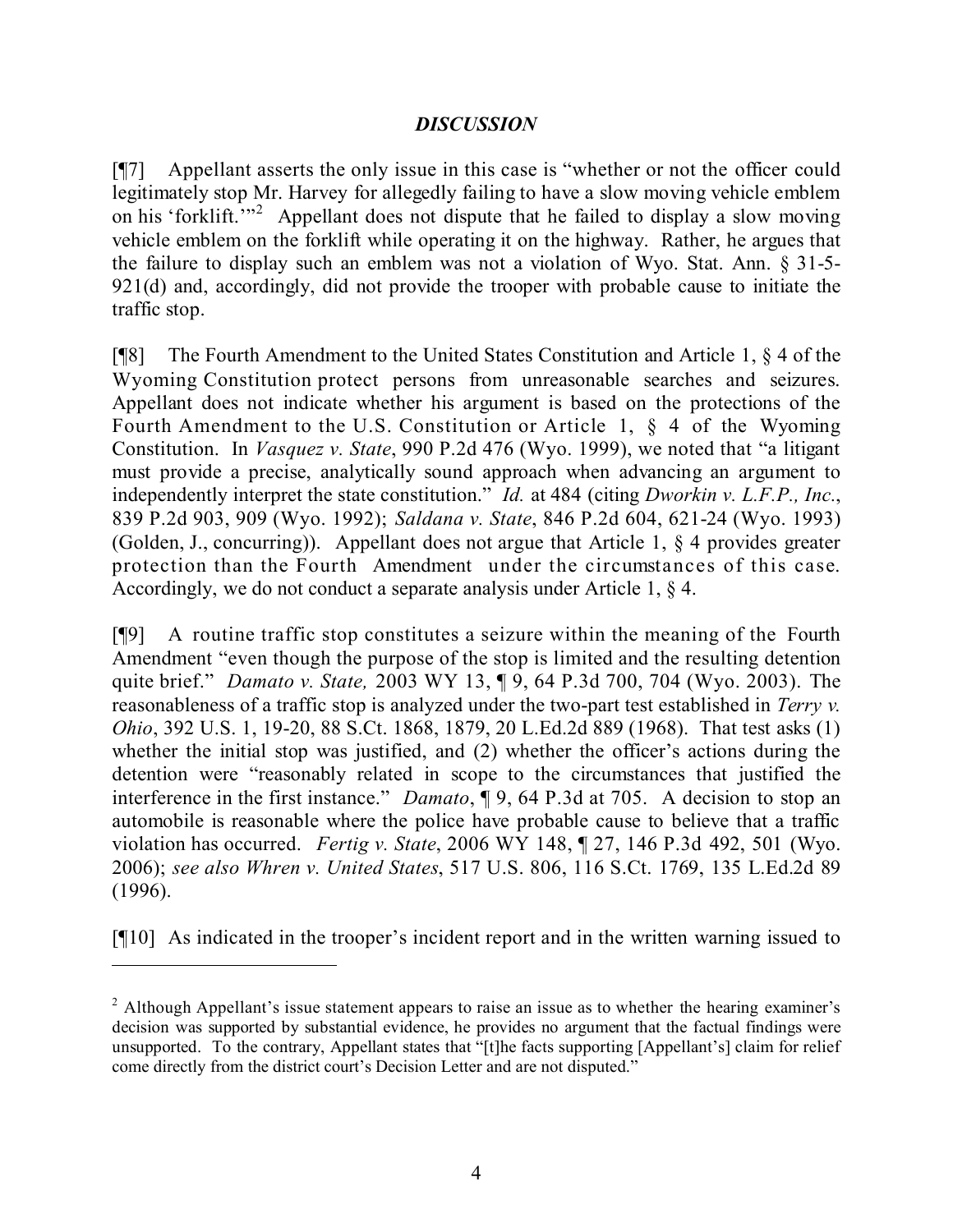Appellant, the trooper stopped Appellant for failing to display a slow moving vehicle emblem on his forklift, believing that was a violation of Wyo. Stat. Ann. § 31-5-921(d). That statute provides as follows:

# **§ 31-5-921. Farm and other vehicles and equipment; slow moving vehicle emblems.**

. . .

(d) Every farm tractor and every self-propelled unit of farm equipment or implement of husbandry and special mobile equipment designed for operation at speeds not in excess of twenty-five (25) miles per hour shall at all times be equipped with a slow moving vehicle emblem mounted on the rear except as provided in subsection (e) of this section.

Appellant contends that application of this statute was improper because he was not operating a farm vehicle as contemplated by the statute and because a forklift is not "special mobile equipment designed for operation at speeds not in excess of twenty-five (25) miles per hour." We disagree.

[¶11] The issue raised is one of statutory interpretation. We apply our usual rules relating to statutory interpretation:

> Statutory interpretation is a question of law. Our paramount consideration is the legislature's intent as reflected in the plain and ordinary meaning of the words used in the statute. Initially, we determine whether the statute is clear or ambiguous.

> > A statute is clear and unambiguous if its wording is such that reasonable persons are able to agree on its meaning with consistency and predictability. Conversely, a statute is ambiguous if it is found to be vague or uncertain and subject to varying interpretations. If we determine that a statute is clear and unambiguous, we give effect to the plain language of the statute.

*Parks v. State*, 2011 WY 19, ¶ 11, 247 P.3d 857, 859 (Wyo. 2011) (quoting *Sorensen v. State Farm Auto. Ins. Co*., 2010 WY 101, ¶ 13, 234 P.3d 1233, 1237 (Wyo. 2010)).

[¶12] We find the phrase "special mobile equipment designed for operation at speeds not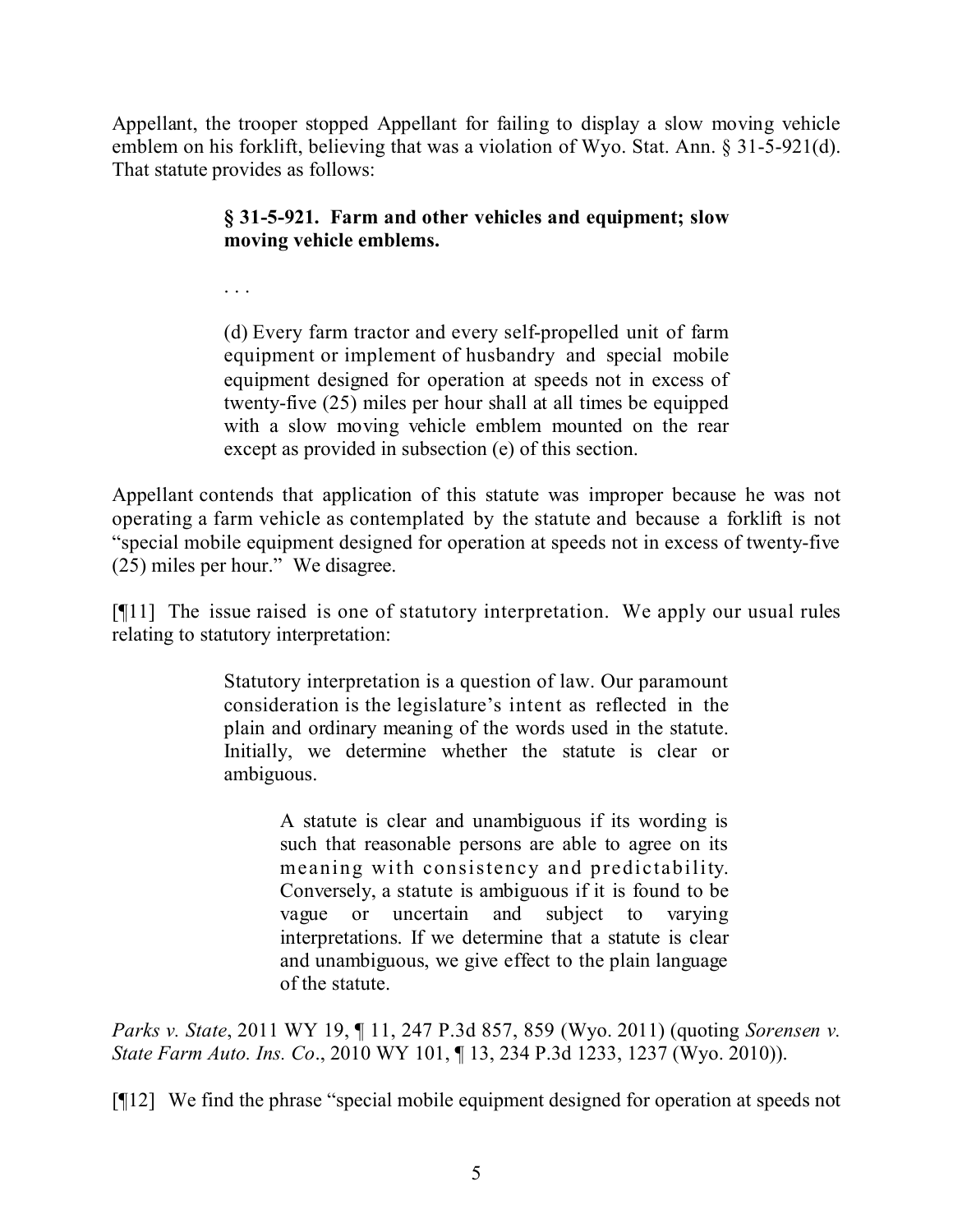in excess of twenty-five (25) miles per hour," unambiguously includes forklifts. Although the Legislature did not define the term "special mobile equipment," the plain and ordinary meaning of the words used indicates that a forklift is included under Wyo. Stat. Ann.  $\S 31-5-921(d)$ . First, it is clear that a forklift is "mobile equipment" as contemplated by the statute and it is unnecessary to resort to dictionary definitions of those terms. Second, the word "special," in the sense in which it is used to describe "special mobile equipment," is defined as "distinguished by some unusual quality," or "designed or selected for a particular purpose, occasion, or other end." *Webster's Third New International Dictionary* 2186 (3d ed. 2002). Looking to the definition of a forklift, which is "a machine for hoisting heavy objects . . . by means of a row of steel fingers," we find that a forklift falls squarely within the broad connotations associated with the phrase "'special' mobile equipment." *Id.* at 892. Turning next to the second part of the phrase used in the statute, we have no difficulty determining that a forklift is "designed for operation at speeds not in excess of twenty-five (25) miles per hour." Appellant has presented no evidence relating to the speed of the particular forklift he was driving or forklifts in general. Despite the fact that a forklift may be capable of speeds greater than 25 miles per hour, however, the principal virtue for which a forklift is designed is lifting capacity, not speed, and we can safely conclude that a forklift is not designed to transport heavy objects at speeds greater than 25 miles per hour. In sum, we find that reasonable persons can agree with consistency and predictability that a forklift is "special mobile equipment designed for operation at speeds not in excess of twenty-five (25) miles per hour" under Wyo. Stat. Ann. § 31-5-921(d).

[¶13] In addition, as the district court noted, the term "special mobile equipment" is widely used and generally defined in other states to mean "a vehicle not designed for the transportation of persons or property upon a highway and only incidentally operated or moved over a highway." *Arias v. Geisinger*, 126 Conn. App. 860, 871 n.7 (2011) (emphasis omitted) (discussing Connecticut definition); *Boyd v. State*, 210 P.3d 1229, 1231 n.3 (Alaska Ct. App. 2009) (discussing Alaska definition); *Harris v. State*, 686 S.E.2d 777, 780 (Ga. 2009) (discussing Georgia definition); *People v. Metamora Water Serv., Inc.*, 741 N.W.2d 61, 67 (Mich. Ct. App. 2007) (discussing Michigan definition); *S Farm Bureau Cas. Ins. Co. v. Spears*, 200 S.W.3d 436, 439-40 (Ark. 2004) (discussing Arkansas definition); *Harding v. Allen-Laux, Inc.*, 559 So. 2d 107, 108 (Fla. Dist. Ct. App. 1990) (assuming that a forklift is "special mobile equipment" under the Florida definition). A forklift would also be included under this broad definition of "special mobile equipment" because a forklift is not designed to transport materials on a highway.

[¶14] Finally, Appellant argues that Wyo. Stat. Ann. § 31-5-921(d) should be interpreted in light of Section 921(h), which provides that "[t]he emblem required in subsections (d) and (e) of this section shall comply with current standards and specifications of the American Society of Agricultural Engineers." Appellant does not cite to or provide any part of the Agricultural Engineers standards in his brief. He claims, however, that there is nothing in the Agricultural Engineers standards which indicates that forklifts are covered